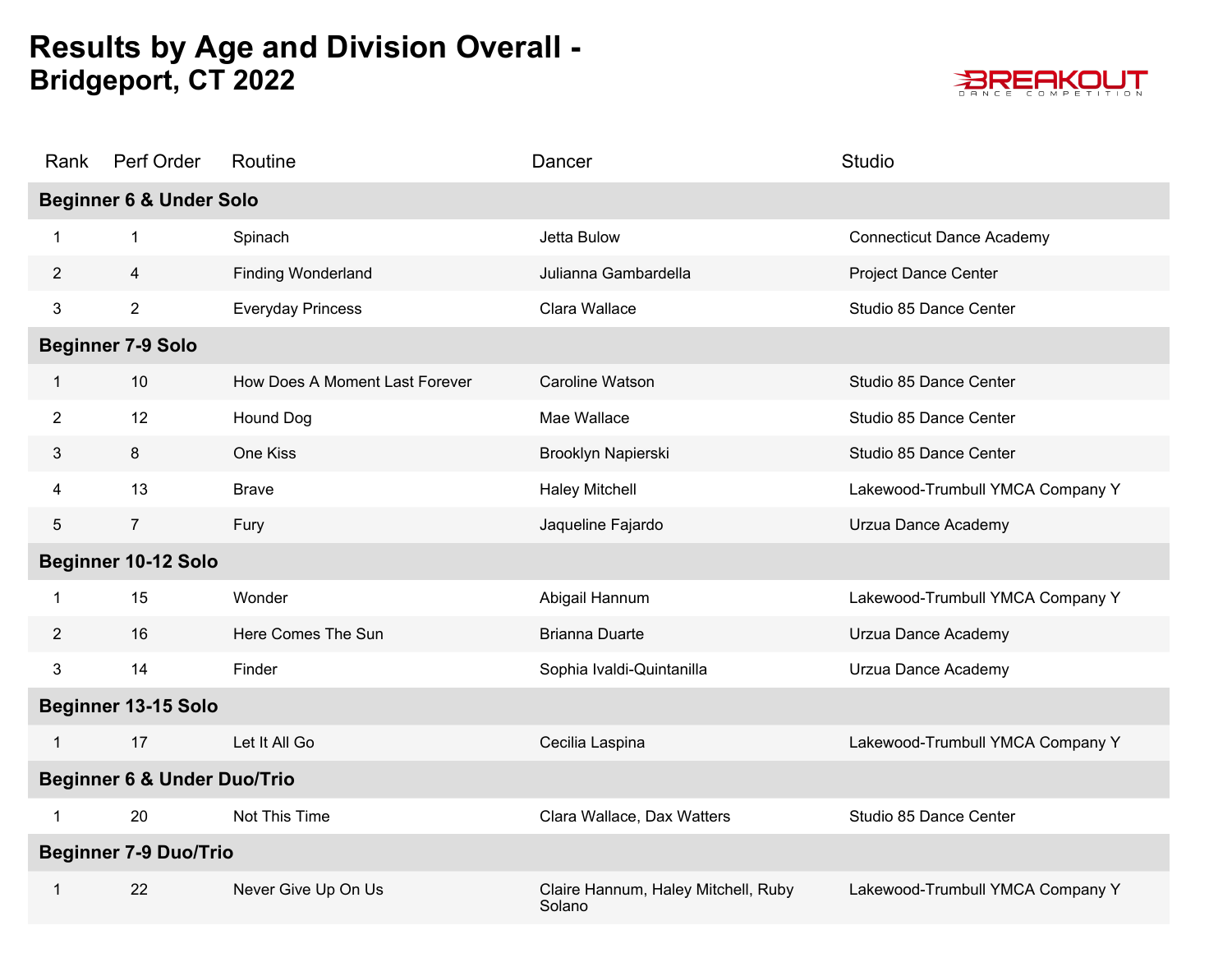

| Rank                              | Perf Order                                | Routine                        | Dancer                                              | <b>Studio</b>                    |  |  |
|-----------------------------------|-------------------------------------------|--------------------------------|-----------------------------------------------------|----------------------------------|--|--|
| $\overline{2}$                    | 23                                        | Friend Like Me                 | Brooklyn Napierski, Mae Wallace,<br>Caroline Watson | Studio 85 Dance Center           |  |  |
| 3                                 | 21                                        | Rainbow                        | Emerson Brandt, Scarlett Carboneau,<br>Etta Gannon  | <b>Connecticut Dance Academy</b> |  |  |
|                                   | <b>Beginner 6 &amp; Under Small Group</b> |                                |                                                     |                                  |  |  |
| $\mathbf 1$                       | 31                                        | Rockaway Beach                 |                                                     | <b>Project Dance Center</b>      |  |  |
|                                   | <b>Beginner 7-9 Small Group</b>           |                                |                                                     |                                  |  |  |
| $\mathbf 1$                       | 33                                        | <b>Finally Free</b>            |                                                     | Lakewood-Trumbull YMCA Company Y |  |  |
| $\overline{2}$                    | 34                                        | Little Bit Too Much            |                                                     | Urzua Dance Academy              |  |  |
| 3                                 | 32                                        | <b>Bad Romance</b>             |                                                     | Urzua Dance Academy              |  |  |
| <b>Beginner 13-15 Large Group</b> |                                           |                                |                                                     |                                  |  |  |
| 1                                 | 44                                        | <b>Warriors</b>                |                                                     | Lakewood-Trumbull YMCA Company Y |  |  |
| Up & Coming 7-9 Solo              |                                           |                                |                                                     |                                  |  |  |
| 1                                 | 52                                        | He Lives In You                | Ivy Shueh                                           | <b>Connecticut Dance Academy</b> |  |  |
| $\mathbf{1}$                      | 50                                        | <b>Tutti Frutti</b>            | Cadence Lear-Nickum                                 | New Canaan Dance Academy         |  |  |
| $\overline{2}$                    | 51                                        | Conga                          | Mila Chadda                                         | New Canaan Dance Academy         |  |  |
| 3                                 | 53                                        | Slide Some Oil To Me           | Emma Souza                                          | <b>Project Dance Center</b>      |  |  |
| Up & Coming 10-12 Solo            |                                           |                                |                                                     |                                  |  |  |
| 1                                 | 64                                        | That's Rich                    | Azara Bulow                                         | <b>Connecticut Dance Academy</b> |  |  |
| $\overline{2}$                    | 61                                        | <b>Tiny Dancer</b>             | Kendall Walsh                                       | Lakewood-Trumbull YMCA Company Y |  |  |
| 3                                 | 59                                        | <b>Scars To Your Beautiful</b> | Amanda Carsello                                     | <b>Connecticut Dance Academy</b> |  |  |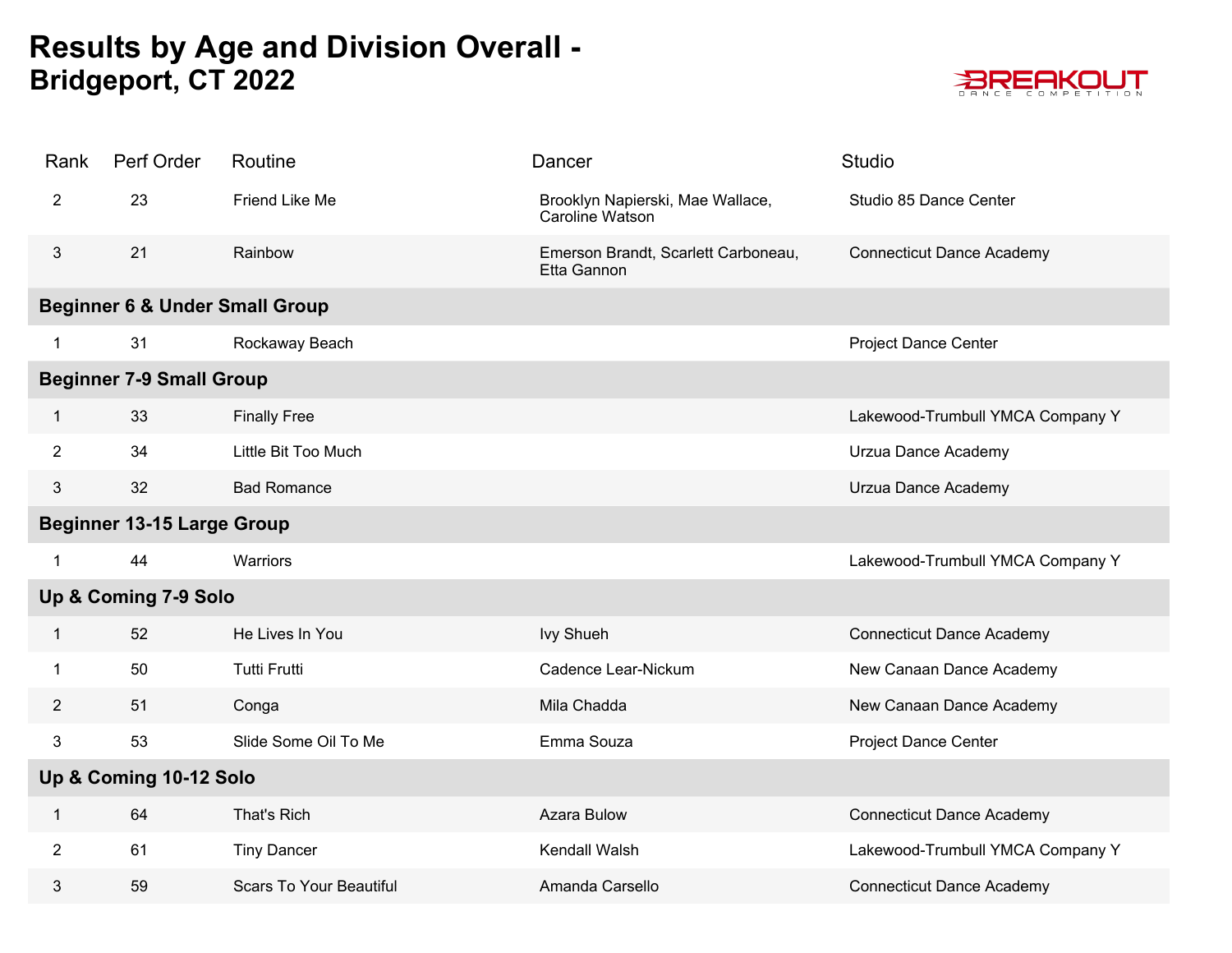

| Rank                     | Perf Order | Routine                           | Dancer                              | Studio                           |  |  |
|--------------------------|------------|-----------------------------------|-------------------------------------|----------------------------------|--|--|
| 4                        | 66         | Just Fine                         | Malan Moyer                         | <b>Project Dance Center</b>      |  |  |
| 4                        | 60         | The Rose                          | Natalie York                        | <b>Connecticut Dance Academy</b> |  |  |
| 5                        | 62         | Love Goes                         | <b>Andrew Stanley</b>               | Lakewood-Trumbull YMCA Company Y |  |  |
| 6                        | 63         | These Boots Are Made For Walkin   | <b>Addison Forrest</b>              | Spear Dance Center               |  |  |
| 7                        | 67         | Dreams                            | Katie Stanley                       | Lakewood-Trumbull YMCA Company Y |  |  |
| 8                        | 56         | <b>Rich Famous And Powerful</b>   | Sophie Fasano                       | <b>Connecticut Dance Academy</b> |  |  |
| 9                        | 57         | I Enjoy Being A Girl              | Annelie Fedoronko                   | New Canaan Dance Academy         |  |  |
| 10                       | 65         | Spice Up Your Life                | <b>Tessa Ruwet</b>                  | Studio 85 Dance Center           |  |  |
| Up & Coming 13-15 Solo   |            |                                   |                                     |                                  |  |  |
| 1                        | 131A       | Walk For Me                       | D'asiarae Beverly                   | The Majorette And Dance Factory  |  |  |
| $\mathbf{2}$             | 139A       | My All                            | Terran Brookshire                   | The Majorette And Dance Factory  |  |  |
| 3                        | 132        | <b>Rhythm Nation</b>              | Naomi Rosa                          | <b>Project Dance Center</b>      |  |  |
| 4                        | 131        | Looking At Me                     | Audrey Judge                        | <b>Project Dance Center</b>      |  |  |
| 5                        | 139        | I Am Already Enough               | Emily Bohn                          | <b>Project Dance Center</b>      |  |  |
| 5                        | 133        | Moving The Line                   | Mae-Lin Lau                         | <b>Project Dance Center</b>      |  |  |
| Up & Coming 16-20 Solo   |            |                                   |                                     |                                  |  |  |
| 1                        | 124        | Her                               | Julianna Patterson                  | <b>Project Dance Center</b>      |  |  |
| $\overline{2}$           | 125        | Santa Fe                          | Maggie Huang                        | Lakewood-Trumbull YMCA Company Y |  |  |
| Up & Coming 7-9 Duo/Trio |            |                                   |                                     |                                  |  |  |
|                          | 68         | <b>Bridge Over Troubled Water</b> | Sierra Debrum, Arielle Martin-Riley | <b>Project Dance Center</b>      |  |  |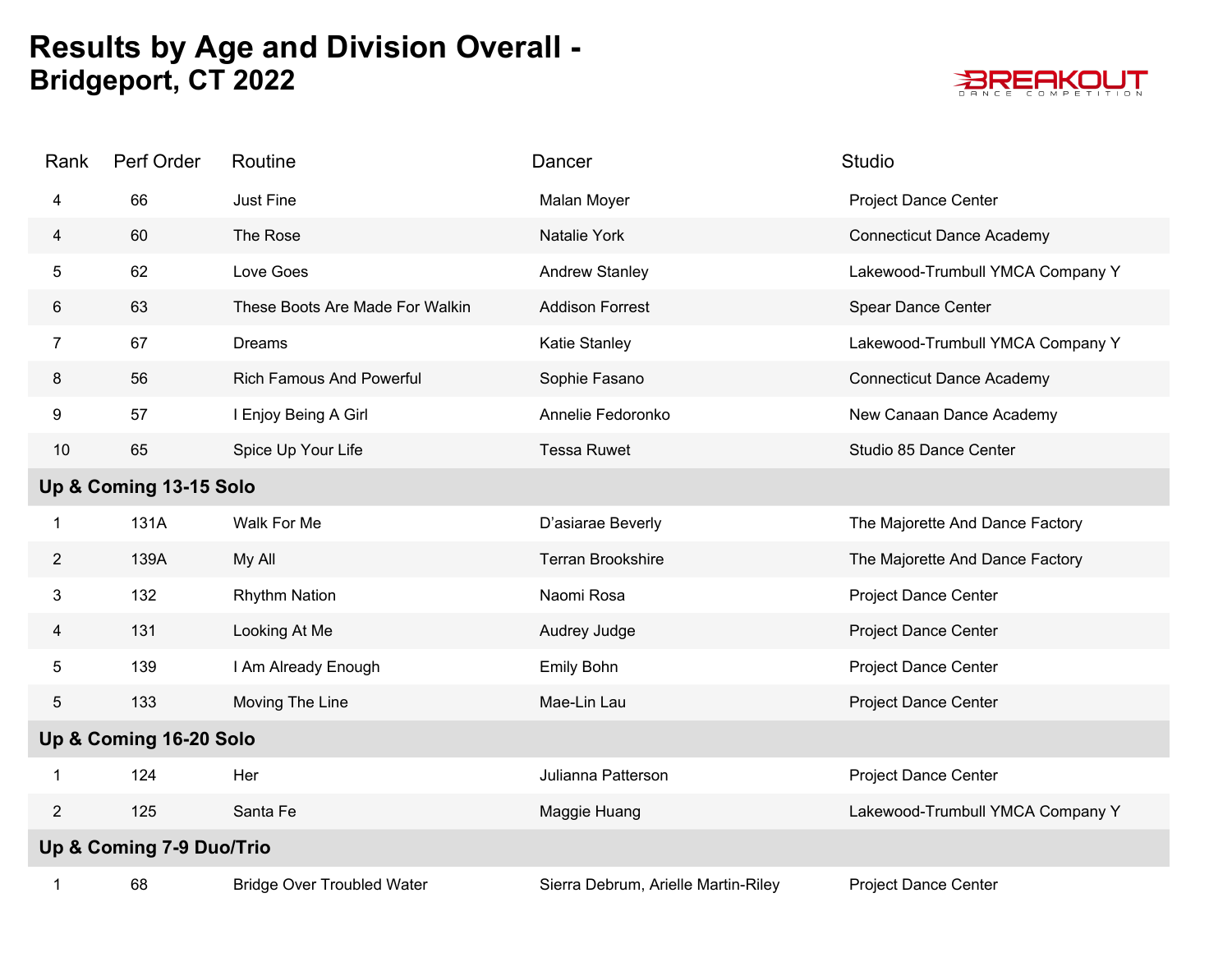

| Rank                        | Perf Order                    | Routine                | Dancer                                     | <b>Studio</b>                    |  |
|-----------------------------|-------------------------------|------------------------|--------------------------------------------|----------------------------------|--|
| $\overline{2}$              | 69                            | Dont Stop Me Now       | Melanie Branco, Emma Souza                 | <b>Project Dance Center</b>      |  |
| 3                           | 70                            | Wanna Be Like You      | Julianna Gambardella, Alexandria<br>Rudler | <b>Project Dance Center</b>      |  |
|                             | Up & Coming 10-12 Duo/Trio    |                        |                                            |                                  |  |
| 1                           | 140                           | Never Break            | Andrew Stanley, Katie Stanley              | Lakewood-Trumbull YMCA Company Y |  |
| $\overline{2}$              | 141                           | Emergency              | Kai'ra Jones, Melina Rosado                | <b>Project Dance Center</b>      |  |
|                             | Up & Coming 13-15 Duo/Trio    |                        |                                            |                                  |  |
| 1                           | 126                           | Say Something          | Genevieve Lau, Mae-Lin Lau                 | <b>Project Dance Center</b>      |  |
| $\overline{2}$              | 127                           | Zazz                   | Nicole Branco, Isabella Ramos              | Project Dance Center             |  |
| Up & Coming 7-9 Small Group |                               |                        |                                            |                                  |  |
| $\mathbf{1}$                | 74                            | Let's Be Bad           |                                            | <b>Connecticut Dance Academy</b> |  |
| $\overline{2}$              | 83                            | Love In Any Language   |                                            | <b>Connecticut Dance Academy</b> |  |
| 3                           | 97                            | Jailhouse Rock         |                                            | <b>Connecticut Dance Academy</b> |  |
| 4                           | 84                            | Forever Young          |                                            | Project Dance Center             |  |
| 5                           | 82                            | Dynamite               |                                            | Urzua Dance Academy              |  |
|                             | Up & Coming 10-12 Small Group |                        |                                            |                                  |  |
| 1                           | 75                            | <b>Breaking Dishes</b> |                                            | <b>Project Dance Center</b>      |  |
| $\overline{2}$              | 99                            | Cold                   |                                            | Lakewood-Trumbull YMCA Company Y |  |
| 3                           | 85                            | Ashes                  |                                            | <b>Project Dance Center</b>      |  |
| 4                           | 76                            | Just A Girl            |                                            | Project Dance Center             |  |
| 5                           | 98                            | The Call               |                                            | Urzua Dance Academy              |  |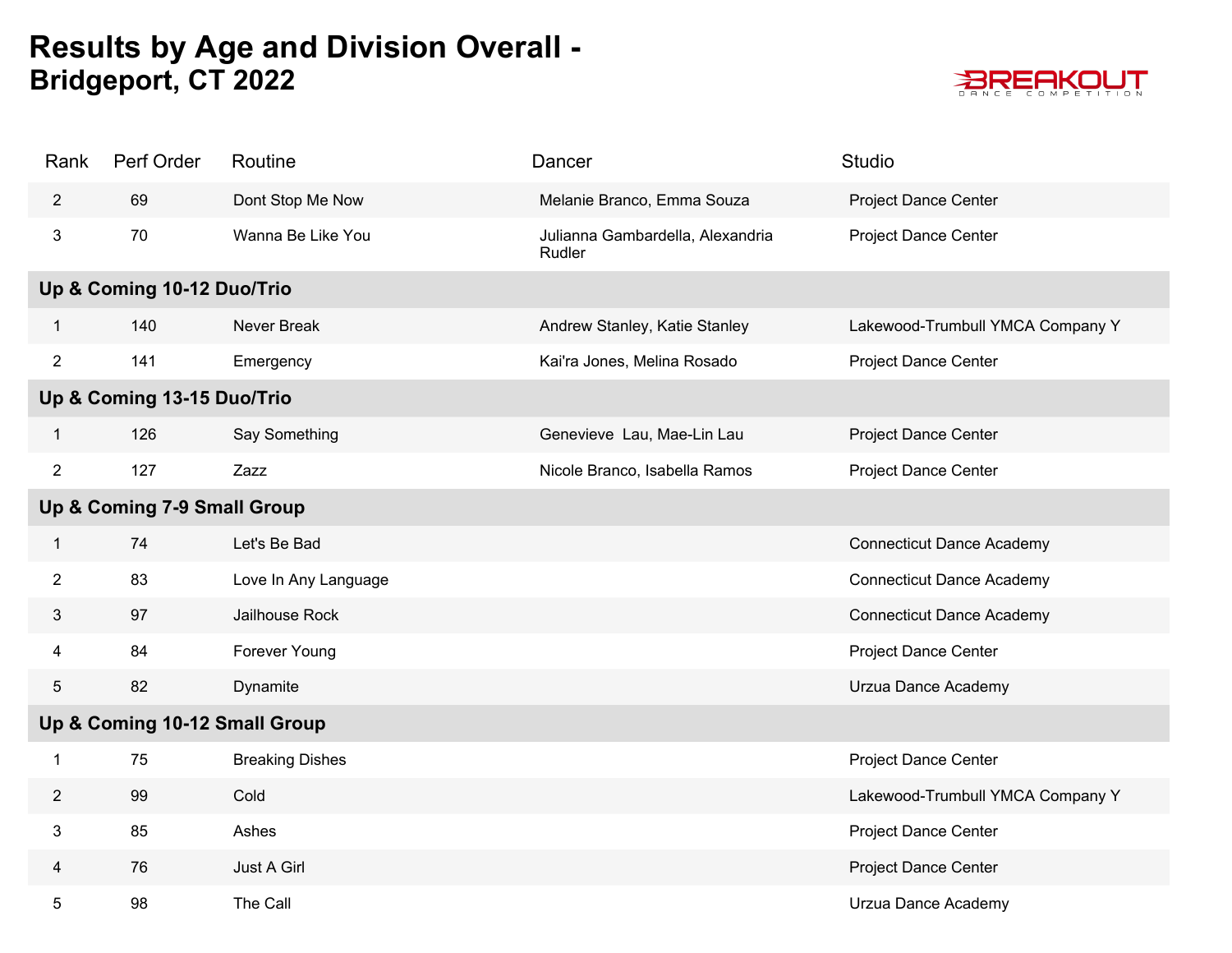

| Rank                        | Perf Order                    | Routine                  | Dancer                | Studio                           |  |  |
|-----------------------------|-------------------------------|--------------------------|-----------------------|----------------------------------|--|--|
|                             | Up & Coming 13-15 Small Group |                          |                       |                                  |  |  |
| $\mathbf{1}$                | 86                            | Anyone                   |                       | <b>Project Dance Center</b>      |  |  |
| $\overline{2}$              | 110                           | <b>Guiding Light</b>     |                       | Lakewood-Trumbull YMCA Company Y |  |  |
| 3                           | 77                            | The Kids Are Coming      |                       | Lakewood-Trumbull YMCA Company Y |  |  |
|                             | Up & Coming 10-12 Large Group |                          |                       |                                  |  |  |
| 1                           | 111                           | <b>Todos Me Miran</b>    |                       | Urzua Dance Academy              |  |  |
|                             | <b>Celebrity 7-9 Solo</b>     |                          |                       |                                  |  |  |
| $\mathbf{1}$                | 26                            | Firework                 | Kaytian Lott          | <b>Connecticut Dance Academy</b> |  |  |
| $\overline{2}$              | 24                            | Let Me Entertain You     | Paisley Bulow         | <b>Connecticut Dance Academy</b> |  |  |
| 3                           | 25                            | Some People              | Zoe Dendinger         | <b>Connecticut Dance Academy</b> |  |  |
| <b>Celebrity 10-12 Solo</b> |                               |                          |                       |                                  |  |  |
| $\mathbf{1}$                | 29                            | The Other Side           | <b>Abbey Dufort</b>   | <b>Complexity Dance Center</b>   |  |  |
| $\overline{2}$              | 39                            | Orange Colored Sky       | Bianca Bro            | New Canaan Dance Academy         |  |  |
| 3                           | 43                            | <b>City Lights</b>       | Olivia Aquino         | <b>Connecticut Dance Academy</b> |  |  |
| 4                           | 45                            | The Gold                 | Addie Leibowitz       | New Canaan Dance Academy         |  |  |
| 5                           | 49                            | Remember Me              | Damon Bulow           | <b>Connecticut Dance Academy</b> |  |  |
| 6                           | 36                            | I Feel Like I'm Drowning | Naomi Colocho         | Urzua Dance Academy              |  |  |
| $\overline{7}$              | 48                            | Save Me                  | Dyllan Civitello      | Performing Art Studio BE         |  |  |
| 8                           | 30                            | Ding-Dong                | Madelyn Belmonte      | Studio 85 Dance Center           |  |  |
| 9                           | 28                            | Bombshell                | <b>Teagan Watters</b> | Studio 85 Dance Center           |  |  |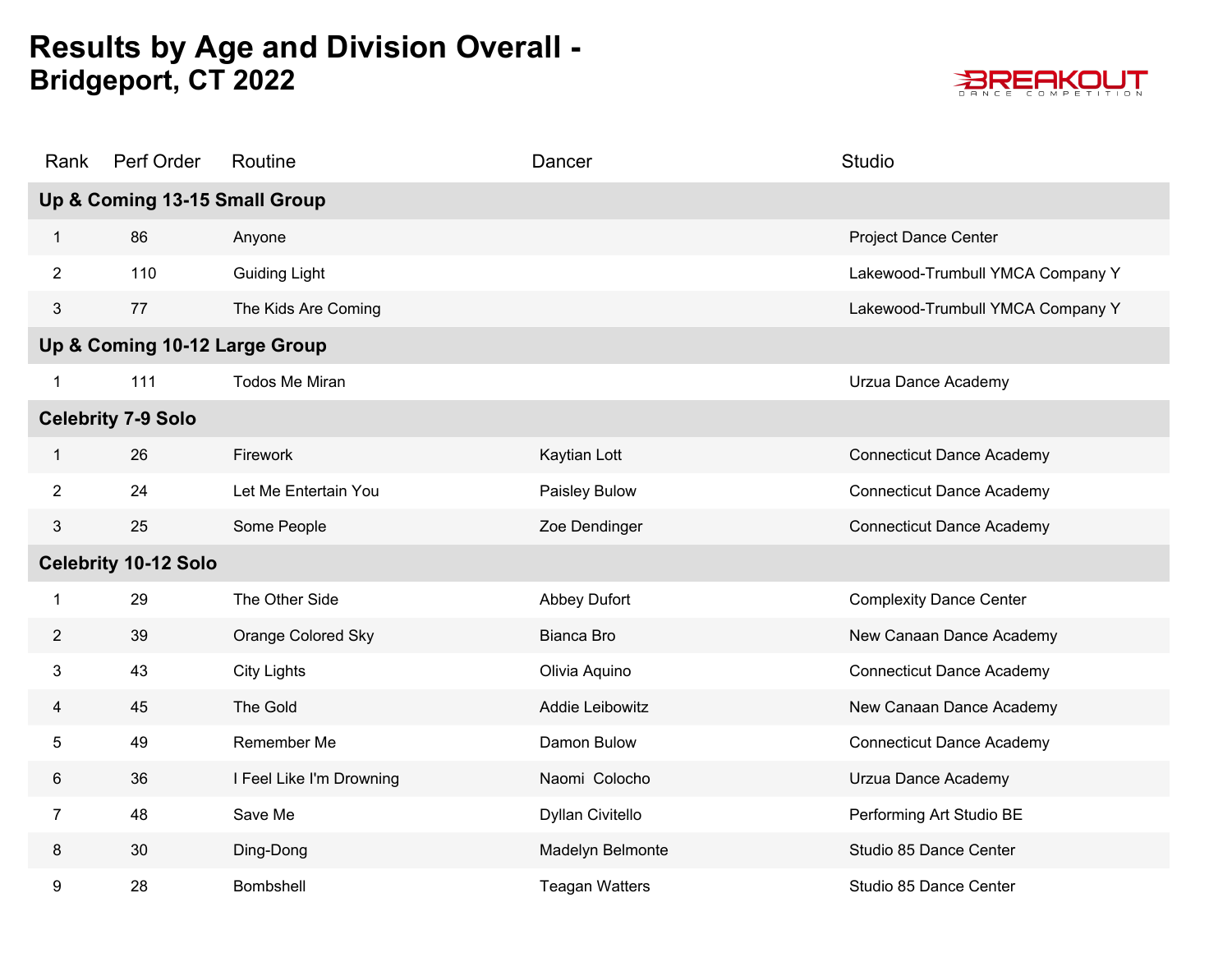

| Rank           | Perf Order                  | Routine             | Dancer               | Studio                           |
|----------------|-----------------------------|---------------------|----------------------|----------------------------------|
| 10             | 35                          | Attention           | Alexis Hoffman       | <b>Connecticut Dance Academy</b> |
|                | <b>Celebrity 13-15 Solo</b> |                     |                      |                                  |
| 1              | 167                         | I Still Believe     | Kayla Perkins        | <b>Connecticut Dance Academy</b> |
| $\overline{2}$ | 162                         | Aquatic             | <b>Emily Rickis</b>  | <b>Connecticut Dance Academy</b> |
| 3              | 171                         | Wolves              | Isabella Fasano      | <b>Connecticut Dance Academy</b> |
| 4              | 146                         | When Doves Cry      | Cecelia Rietze       | <b>Connecticut Dance Academy</b> |
| 5              | 160                         | Nature Boy          | Tatum Desouza        | <b>Connecticut Dance Academy</b> |
| 6              | 174A                        | What I got          | Ella Leferman        | New Canaan Dance Academy         |
| $\overline{7}$ | 168                         | In This Shirt       | Giulianna Giantastio | New Canaan Dance Academy         |
| 8              | 148                         | Life Of The Party   | Gisele Kawa          | <b>Connecticut Dance Academy</b> |
| 9              | 159                         | The A Team          | Jenna Hole           | <b>Connecticut Dance Academy</b> |
| $10$           | 150                         | Spotlight           | Kaili Myers          | <b>Project Dance Center</b>      |
|                | <b>Celebrity 16-20 Solo</b> |                     |                      |                                  |
| 1              | 112                         | Movement            | <b>Sydney Young</b>  | <b>Connecticut Dance Academy</b> |
| $\overline{2}$ | 113                         | Want You To Need Me | Vallie Bulow         | <b>Connecticut Dance Academy</b> |
| 3              | 89                          | Legend              | Audrey Case          | <b>Connecticut Dance Academy</b> |
| 4              | 101                         | <b>Without You</b>  | Adriana Aquino       | <b>Connecticut Dance Academy</b> |
| 5              | 104A                        | Easy                | Jhali'yah Haddock    | The Majorette And Dance Factory  |
| 6              | 106                         | Story Of My Life    | Ainsley Dean         | <b>Connecticut Dance Academy</b> |
| $\overline{7}$ | 96A                         | Kooza               | Leiah Evans          | The Majorette And Dance Factory  |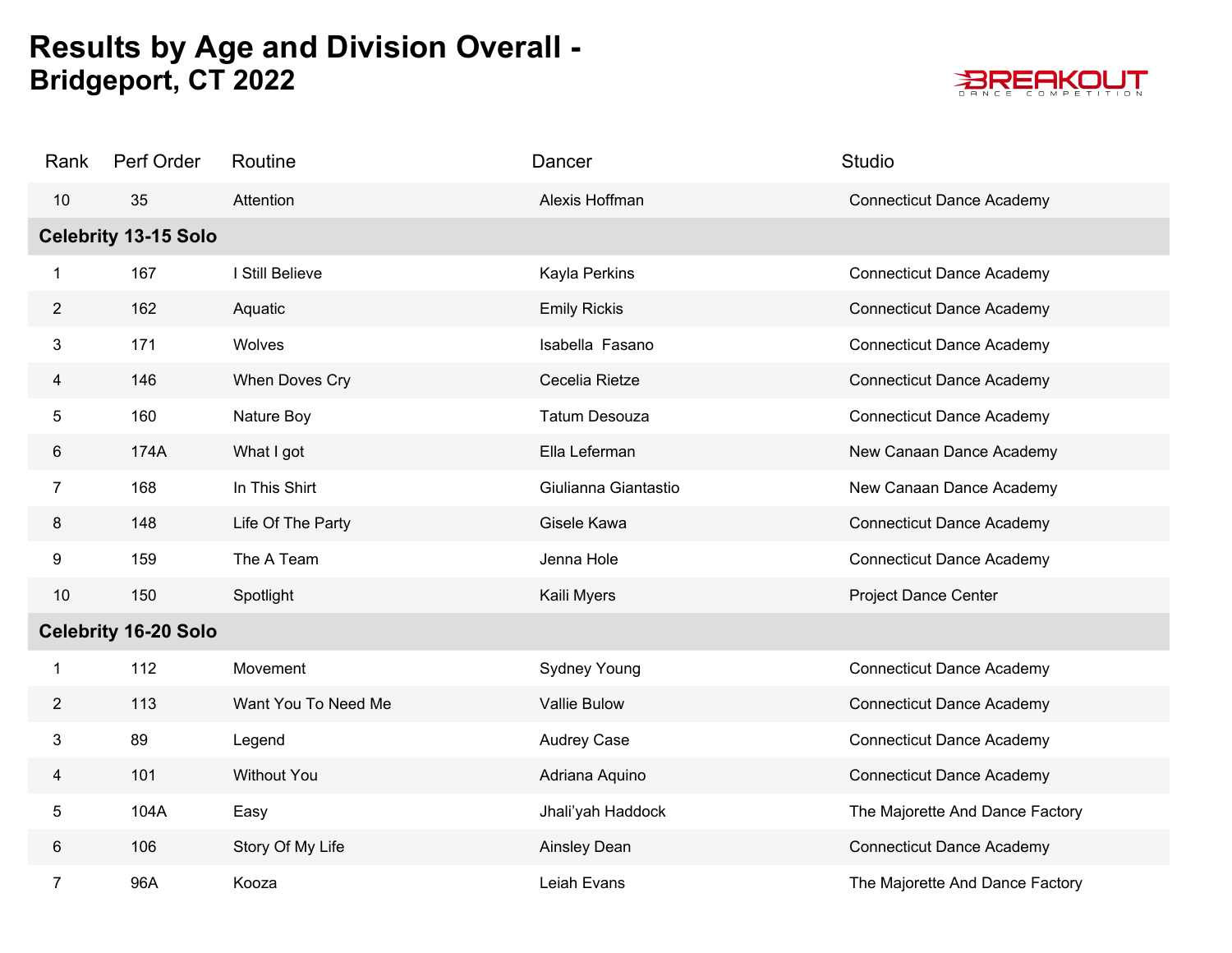

| Rank                            | Perf Order                      | Routine                   | Dancer                           | <b>Studio</b>                    |  |
|---------------------------------|---------------------------------|---------------------------|----------------------------------|----------------------------------|--|
| 8                               | 95                              | End Of Time               | <b>Sydney Myers</b>              | <b>Project Dance Center</b>      |  |
| 9                               | 109                             | Its Ok                    | Lexi Callaghan                   | <b>Project Dance Center</b>      |  |
| 10                              | 107                             | Landfill                  | Kayla Quirk                      | <b>Project Dance Center</b>      |  |
|                                 | <b>Celebrity 7-9 Duo/Trio</b>   |                           |                                  |                                  |  |
|                                 | 123                             | Shoo Shoo Baby            | Paisley Bulow, Kaytian Lott      | <b>Connecticut Dance Academy</b> |  |
| $\overline{c}$                  | 137                             | When I Grow Up            | Kaytian Lott, Isabella Souss     | <b>Connecticut Dance Academy</b> |  |
|                                 | <b>Celebrity 10-12 Duo/Trio</b> |                           |                                  |                                  |  |
| $\mathbf 1$                     | 122                             | Two Of A Kind             | Azara Bulow, Damon Bulow         | <b>Connecticut Dance Academy</b> |  |
| $\mathbf{2}$                    | 120                             | <b>Cold Hearted</b>       | Olivia Aquino, Kayla Perkins     | <b>Connecticut Dance Academy</b> |  |
| $\mathfrak{S}$                  | 121                             | <b>Weather Girls</b>      | Madelyn Belmonte, Teagan Watters | Studio 85 Dance Center           |  |
| <b>Celebrity 13-15 Duo/Trio</b> |                                 |                           |                                  |                                  |  |
|                                 | 81                              | Fix You                   | Kayla Perkins, Cecelia Rietze    | <b>Connecticut Dance Academy</b> |  |
| $\overline{2}$                  | 88                              | How Many Times            | Isabella Fasano, Emily Rickis    | <b>Connecticut Dance Academy</b> |  |
| 3                               | 73                              | <b>Muddy Waters</b>       | Jenna Hole, Gisele Kawa          | <b>Connecticut Dance Academy</b> |  |
| 4                               | 87                              | Let It All Go             | Jenna Hole, Cecelia Rietze       | <b>Connecticut Dance Academy</b> |  |
| 5                               | 80                              | <b>Two Black Cadilacs</b> | Gisele Kawa, Brooke Ward         | <b>Connecticut Dance Academy</b> |  |
| <b>Celebrity 16-20 Duo/Trio</b> |                                 |                           |                                  |                                  |  |
| 1                               | 72                              | I Feel Good               | Kaili Myers, Sydney Myers        | <b>Project Dance Center</b>      |  |
| $\overline{2}$                  | 78                              | I'm In Here               | Adriana Aquino, Ainsley Dean     | <b>Connecticut Dance Academy</b> |  |
| 3                               | 71                              | Open Hands                | Lexi Callaghan, Maggie Hammel    | <b>Project Dance Center</b>      |  |